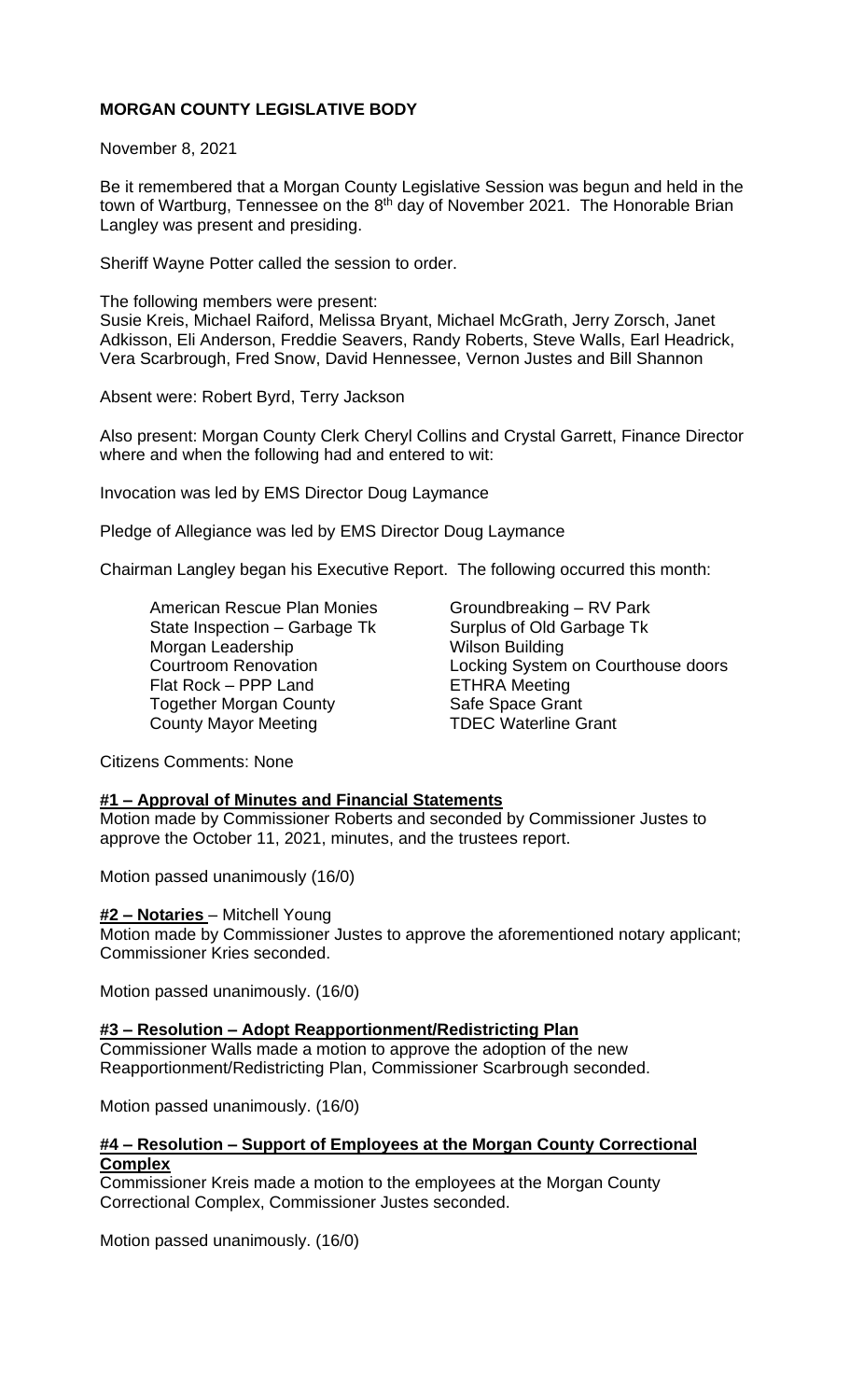Executive Langley introduced Bridgett DeFee (Morgan County Chamber of Commerce Director) to make her presentation. Director DeFee elaborated on the accomplishment of the Spirit of the Mountain Pow Wow celebration.

**#5 – Motion – Approval for Disposal of Old Equipment from County Clerk's Office** Commissioner Roberts made a motion to allow disposal of old equipment from County Clerk's office, Commissioner Shannon seconded.

Motion passed unanimously. (16/0)

Executive Langley asked Jenni Goodrich of the Ag Extension office to make her presentation. She stated that she must have 3 county commissioners on the board, Mike McGrath has served 6 years in January and must rotate off. Jenni asked if any commissioner is interested in serving the next term.

#### **#6 – Appointment of David Hennessee to Fill Vacancy on Ag Extension Board in January**

Commissioner Justes made a motion to nominate and appoint David Hennessee to the Ag Extension Board, Commissioner Roberts seconded. No other commissioner voiced their interest.

Motion passed unanimously. (16/0)

## **Budget Committee**

#### **#7 – Motion – Budget Amendment 101-9 – Archives Development**

Commissioner Roberts made a motion to approve budget amendment 101-9 in the amount of \$725.00 for grant to purchase archival supplies, Commissioner Kreis seconded.

Motion passed unanimously. (16/0)

## **#8 – Motion – Budget Amendments #29-42 for BOE**

Commissioner Roberts made a motion to approve the Board of Education budget amendment #29-42, Commissioner Justes seconded. Commissioner McGrath asked about the exuberant amounts of money going to assistant principals and no bus purchases. Executive Langley stated he would try to get some explanation.

Motion passed unanimously. (16/0)

#### **#9 – Motion - Approval of Medical Examiner Increase in Fees**

Commissioner Roberts made a motion to approve the increase of fees from \$2000.00 per month to \$2750.00 per month due to increase in autopsies.

Motion passed unanimously. (16/0)

# **#10 – Motion – Allow County Executive to Purchase Military Surplus for County**

Commissioner Roberts made a motion to allow the county executive to purchase military surplus on a as needed basis, Commissioner Justes seconded.

Motion passed unanimously. (16/0)

#### **Road Committee**

Commissioner Walls stated that a meeting will be scheduled for 5pm on November 30, 2021, at the Road Department.

#### **Jail Mitigation Committee**

Commissioner Zorsch stated that a meeting will be scheduled for 5pm on November 22, 2021 in the Courtroom.

Executive Langley stated that there will be a Veteran's Day program on Thursday at 11 am presented by the American Legion Post #149 on the Courthouse lawn.